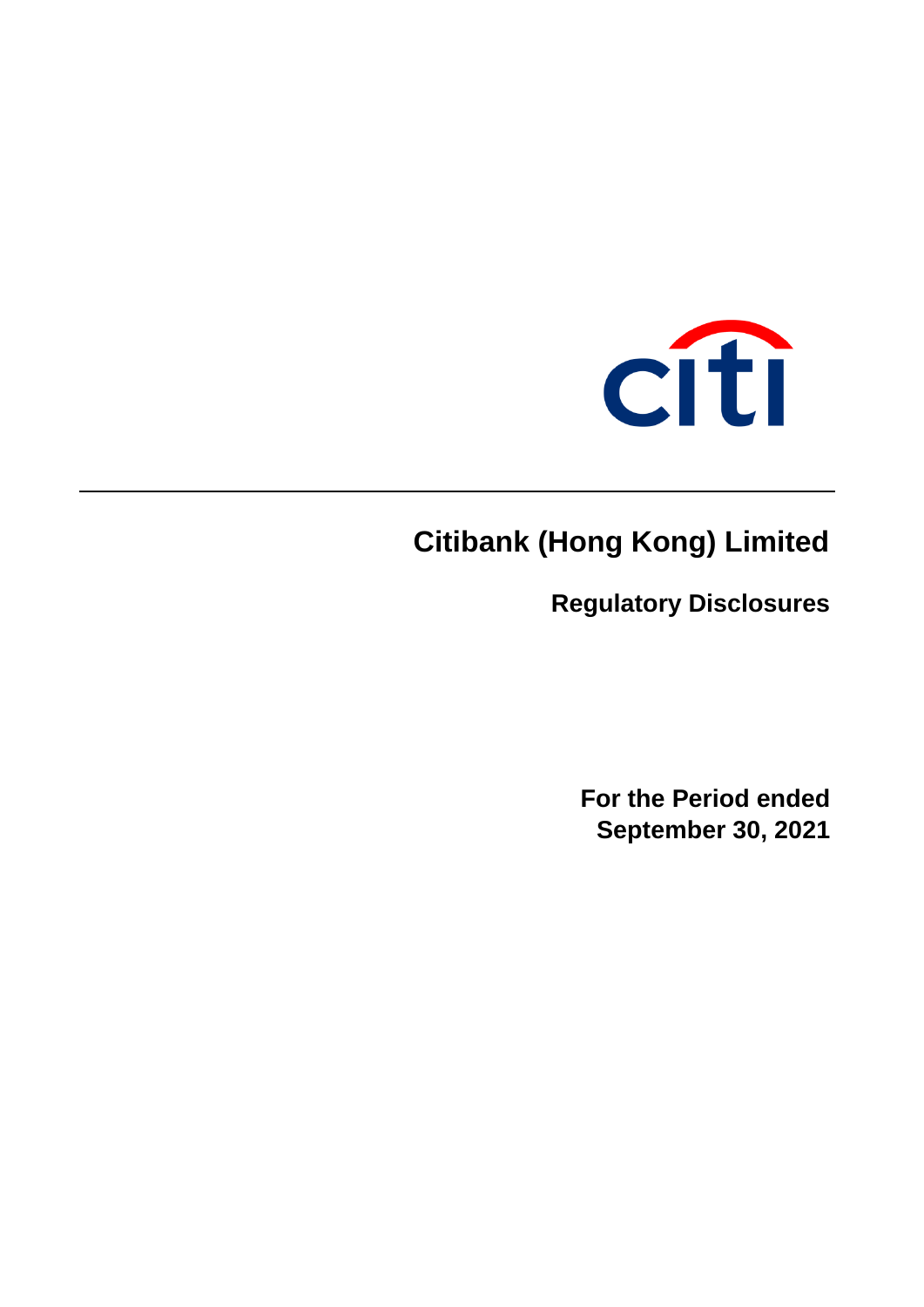#### **Table of contents**

Introduction

Template KM1: Key prudential ratios

Template OV1: Overview of Risk-Weighted Assets

Template LR2: Leverage ratio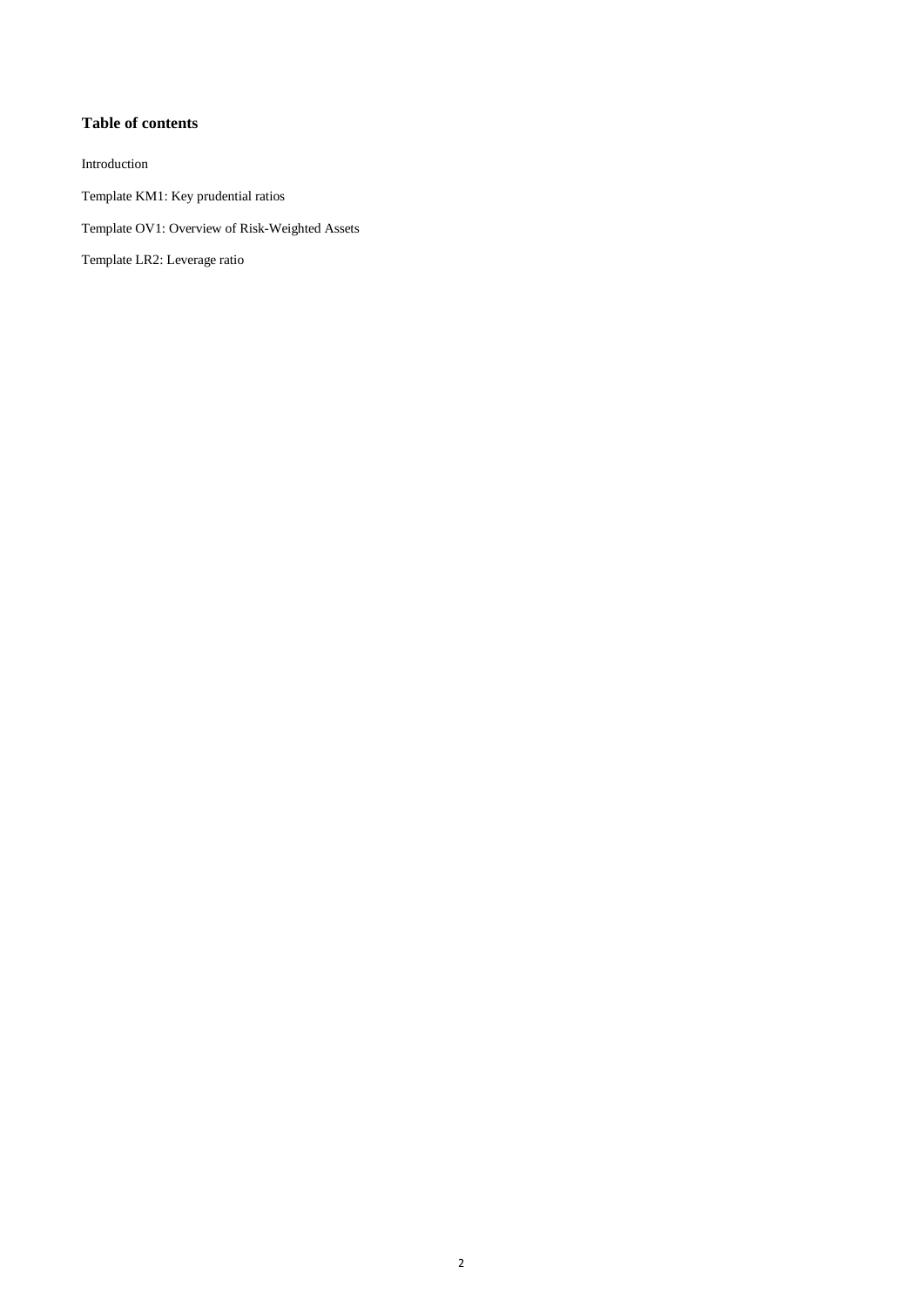# **Introduction**

#### **Purpose and Basis of preparation**

The information contained in this document is for Citibank (Hong Kong) Limited ("the Company"), and is prepared in accordance with the Banking (Disclosure) Rules ("BDR") and disclosure templates issued by the Hong Kong Monetary Authority ("HKMA").

These regulatory disclosures are governed by the Company's disclosure policy, which has been approved by the Board. The disclosure policy sets out the governance, control and assurance requirements for publication of the document.

The information in this document is not audited and does not constitute statutory accounts.

#### **The Regulatory Disclosures**

The Company's Regulatory Disclosures at 30 September 2021 comprises information required under the framework of the Basel Committee on Banking Supervision ("BCBS"). The disclosures are made in accordance with the latest BDR issued by the HKMA.

According to the BDR, disclosure of comparative information is not required unless otherwise specified in the standard disclosure templates.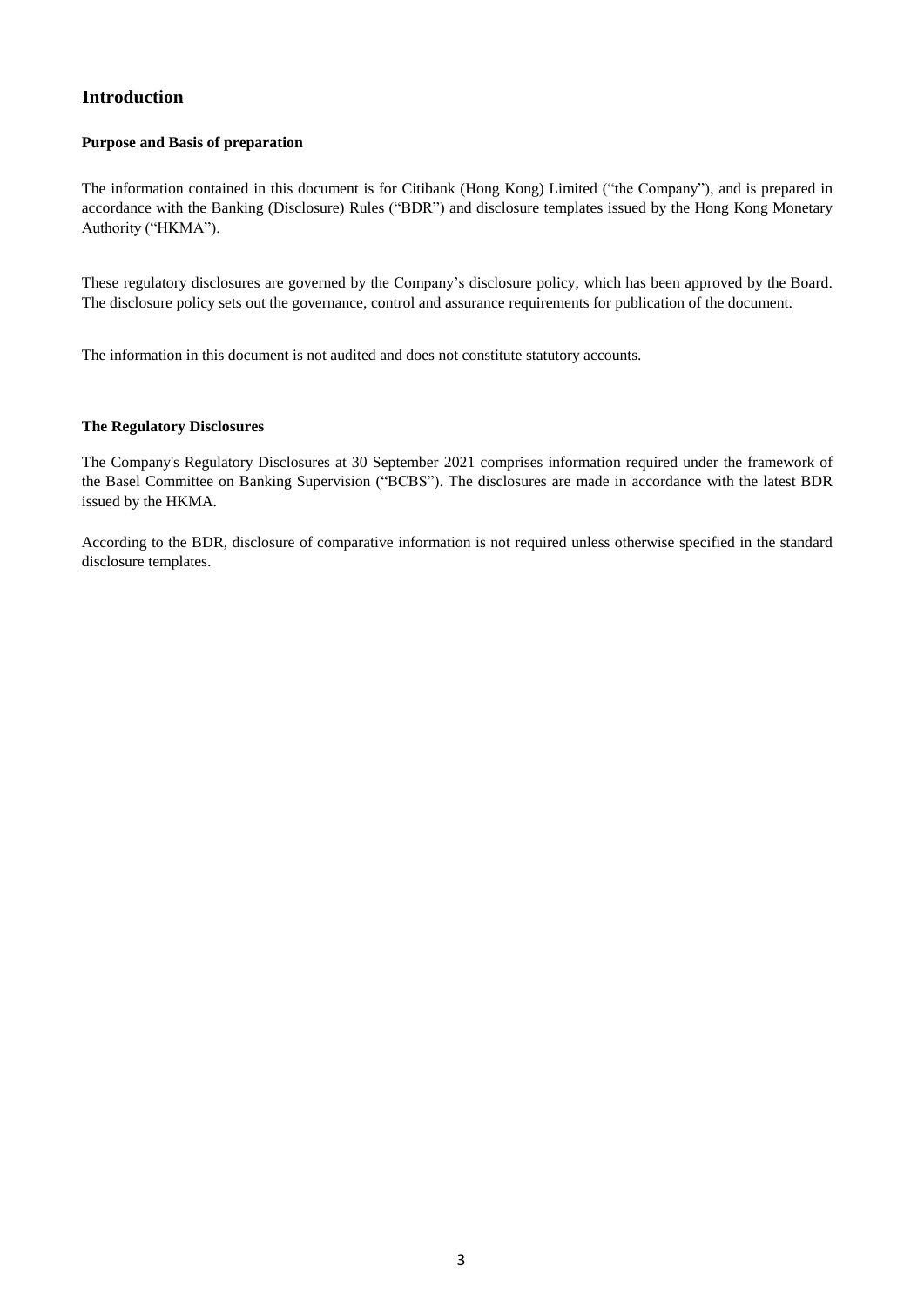## **Template KM1: Key prudential ratios**

The following table provides an overview of the key prudential ratios of the Company.

|                |                                                                                | (a)                      | (b)                 | $\left( \mathbf{c} \right)$ | (d)                     | (e)                      |
|----------------|--------------------------------------------------------------------------------|--------------------------|---------------------|-----------------------------|-------------------------|--------------------------|
|                | In thousands of Hong Kong dollar                                               | At September 30,<br>2021 | At June 30,<br>2021 | At March 31,<br>2021        | At December 31,<br>2020 | At September 30,<br>2020 |
|                | <b>Regulatory Capital</b>                                                      |                          |                     |                             |                         |                          |
| $\mathbf{1}$   | Common Equity Tier 1 (CET1)                                                    | 24,632,356               | 23,990,902          | 23,683,767                  | 23,181,354              | 23,537,475               |
| $\overline{c}$ | Tier 1                                                                         | 24,632,356               | 23,990,902          | 23.683.767                  | 23.181.354              | 23,537,475               |
| 3              | Total capital                                                                  | 25,387,282               | 24,719,835          | 24,381,646                  | 23,860,903              | 24, 207, 656             |
|                | <b>Risk-Weighted Assets (RWA)</b>                                              |                          |                     |                             |                         |                          |
| $\overline{4}$ | <b>Total RWA</b>                                                               | 97,267,241               | 96,795,323          | 94,890,981                  | 94,730,301              | 93,604,858               |
|                | <b>Capital Adequacy Ratios</b>                                                 |                          |                     |                             |                         |                          |
| 5              | CET1 ratio (%)                                                                 | 25.32%                   | 24.79%              | 24.96%                      | 24.47%                  | 25.15%                   |
| 6              | Tier 1 ratio (%)                                                               | 25.32%                   | 24.79%              | 24.96%                      | 24.47%                  | 25.15%                   |
| $\overline{7}$ | Total capital ratio (%)                                                        | 26.10%                   | 25.54%              | 25.69%                      | 25.19%                  | 25.86%                   |
|                | <b>Additional CET1 buffer requirements</b>                                     |                          |                     |                             |                         |                          |
| 8              | Capital conservation buffer requirement (%)                                    | 2.500%                   | 2.500%              | 2.500%                      | 2.500%                  | 2.500%                   |
| 9              | Countercyclical capital buffer requirement (%)                                 | 0.966%                   | 0.955%              | 0.952%                      | 0.957%                  | 0.964%                   |
| 10             | Higher loss absorbency requirements (%) (applicable<br>only to GSIBs or DSIBs) | 0.000%                   | 0.000%              | 0.000%                      | 0.000%                  | 0.000%                   |
| 11             | Total AI specific CET1 buffer requirements (%)                                 | 3.466%                   | 3.455%              | 3.452%                      | 3.457%                  | 3.464%                   |
| 12             | CET1 available after meeting the AI's minimum<br>capital requirements (%)      | 18.10%                   | 17.54%              | 17.69%                      | 17.19%                  | 17.86%                   |
|                | <b>Basel III leverage ratio</b>                                                |                          |                     |                             |                         |                          |
| 13             | Total leverage ratio (LR) exposure measure                                     | 319,742,932              | 314,954,472         | 307,934,632                 | 304,867,904             | 295,846,101              |
| 14             | LR(%)                                                                          | 7.70%                    | 7.62%               | 7.69%                       | 7.60%                   | 7.96%                    |
|                | <b>Liquidity Maintenance Ratio (LMR)</b>                                       |                          |                     |                             |                         |                          |
| 17a            | LMR $(%)$                                                                      | 49.63%                   | 49.85%              | 49.80%                      | 51.41%                  | 51.83%                   |
|                | <b>Core Funding Ratio (CFR)</b>                                                |                          |                     |                             |                         |                          |
| 20a            | CFR(%)                                                                         | 148.25%                  | 147.37%             | 147.12%                     | 148.57%                 | 146.38%                  |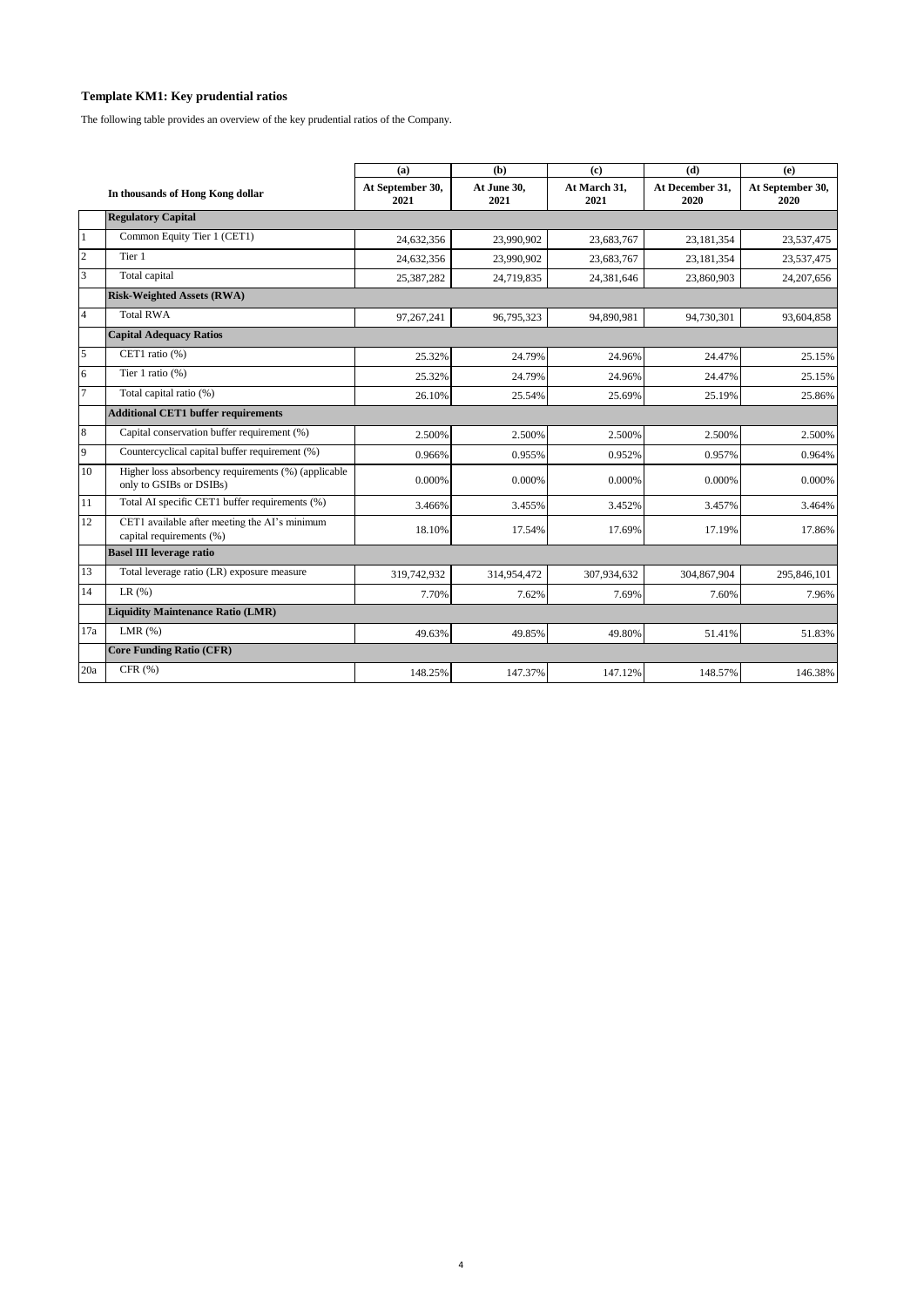#### **Template OV1: Overview of Risk-Weighted Assets**

The following table provides an overview of capital requirements in terms of a detailed breakdowns of RWAs for various risks.

|              |                                                          | (b)<br>(a)               |                     | (c)                             |
|--------------|----------------------------------------------------------|--------------------------|---------------------|---------------------------------|
|              |                                                          | <b>RWA</b>               |                     | Minimum capital<br>requirements |
|              | In thousands of Hong Kong dollar                         | At September 30,<br>2021 | At June 30,<br>2021 | At September 30,<br>2021        |
| $\mathbf{1}$ | Credit risk for non-securitization exposures             | 84,834,549               | 83,498,207          | 6,786,764                       |
| 2            | Of which STC approach                                    | 84,834,549               | 83,498,207          | 6,786,764                       |
| 6            | Counterparty default risk and default fund contributions | 107,601                  | 138,367             | 8,608                           |
| 7            | Of which SA-CCR approach                                 | 107,601                  | 138,367             | 8,608                           |
| 10           | CVA risk                                                 | 70,175                   | 82,100              | 5,614                           |
| 16           | Securitization exposures in banking book                 | 633,240                  | 1,030,973           | 50,659                          |
| 18           | Of which SEC-ERBA (including IAA)                        | 633,240                  | 1,030,973           | 50,659                          |
| 20           | Market risk                                              | 631,338                  | 774,938             | 50,507                          |
| 21           | Of which STM approach                                    | 631,338                  | 774,938             | 50,507                          |
| 24           | Operational risk                                         | 10,990,338               | 11,270,738          | 879,227                         |
| 27           | Total                                                    | 97, 267, 241             | 96,795,323          | 7,781,379                       |

The Company has adopted the "standardized approach" for the calculation of the risk-weighted assets for credit risk, market risk, and operational risk.